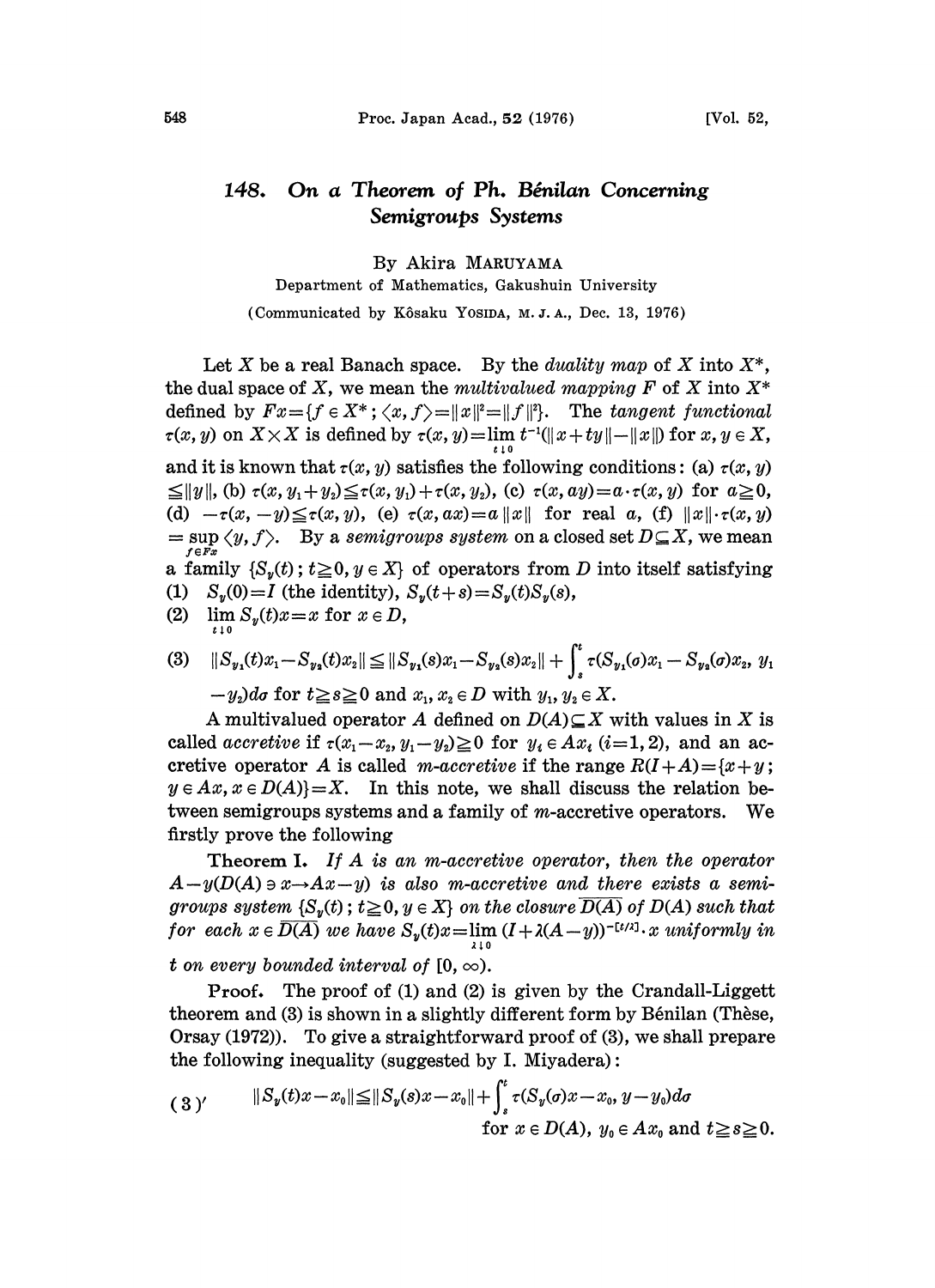For the proof of (3)', we observe the m-accretiveness of  $A-y$  so that we define the *pseudo-resolvent*  $J_{\lambda,y} = (I + \lambda(A-y))^{-1}$  for  $\lambda > 0$  and make<br>use of the fact that  $u_k = J_{\lambda,y}^k x$  satisfies the *difference equation*:  $\lambda^{-1}(u_k)$ use of the fact that  $u_k = J_{\lambda,k}^k x$  satisfies the *difference equation*:  $\lambda^{-1}(u_k)$ 

$$
-u_{k-1}) + Au_k \ni y, u_0 = x.
$$
 We obtain, by (a)–(f),  
\n
$$
\lambda^{-1}(\|J_{\lambda,y}^k x - x_0\| - \|J_{\lambda,y}^{k-1} x - x_0\|) \le -\tau (J_{\lambda,y}^k x - x_0, -\lambda^{-1} (J_{\lambda,y}^k x - x_0 - (J_{\lambda,y}^{k-1} x - x_0))
$$
  
\n
$$
= -\tau (J_{\lambda,y}^k x - x_0, \lambda^{-1} (J_{\lambda,y}^{k-1} x - J_{\lambda,y}^k x)) \le \lambda^{-1} \langle (J_{\lambda,y}^k x - J_{\lambda,y}^{k-1} x), f / \|f\| \rangle
$$

for every  $f \in F(J_{\lambda,y}^k x - x_0)$ . By the accretiveness of  $A-y$ , there exists  $a \, g \in F(J^*_{\lambda,y}x-x_0)$  such that  $\langle -\lambda^{-1}(J^{k-1}_{\lambda,y}x-J^k_{\lambda,y}x)-(y-y_0), g \rangle \leq 0$ . Hence, by  $(f)$ , we obtain successively

$$
\begin{aligned} \langle \lambda^{-1}(J_{\lambda,y}^k x - J_{\lambda,y}^{k-1} x), g/ \Vert g \Vert \rangle & \leq & \langle -\lambda^{-1}(J_{\lambda,y}^{k-1} x - J_{\lambda,y}^{k} x) + (y_0 - y), g/ \Vert g \Vert \rangle \\ & + \langle y - y_0, g/ \Vert g \Vert \rangle \leq & \langle y - y_0, g/ \Vert g \Vert \rangle \leq \tau (J_{\lambda,y}^k x - x_0, y - y_0), \\ \Vert J_{\lambda,y}^k x - x_0 \Vert \leq & \Vert J_{\lambda,y}^{k-1} x - x_0 \Vert + \lambda \tau (J_{\lambda,y}^k x - x_0, y - y_0) \\ & = & \Vert J_{\lambda,y}^{k-1} x - x_0 \Vert + \int_{\lambda}^{(k+1)\lambda} \tau (J_{\lambda,y}^k x - x_0, y - y_0) d\sigma. \end{aligned}
$$

Let  $t \geq s \geq 0$  and add the latter for  $k = [s/\lambda] + 1, \dots, [t/\lambda]$ . Then

$$
||J_{\lambda,y}^{[t/\lambda]}\hat{x}-x_0|| \leq ||J_{\lambda,y}^{[s/\lambda]}\hat{x}-x_0|| + \int_{([s/\lambda]+1)\lambda}^{([t/\lambda]+1)\lambda} \tau(J_{\lambda,y}^{[s/\lambda]}\hat{x}-x_0, y-y_0)d\sigma.
$$

 $\|J^{[t/\lambda]}_{\lambda,y}x-x_0\|\leq \|J^{[t/\lambda]}_{\lambda,y}x-J^{[t/\lambda]}_{\lambda,y}x_0\|+\|J^{[t/\lambda]}_{\lambda,y}x_0-x_0\|\leq \|x-x_0\|+t\,\|z\|\,\, \text{with}\,\,$ a  $z \in Ax_0-y$ , we can get (3)' from the Lebesque-Fatou lemma and the upper-semicontinuity of the functional  $\tau$  by taking the lim sup. Then,

taking 
$$
x_0 = J_{\lambda, y_2}^m x_2
$$
 and  $y_0 = \lambda^{-1} (J_{\lambda, y_2}^{m-1} x_2 - J_{\lambda, y_2}^m x_2) + y_2$  in (3)', we have  
\n
$$
||S_{y_1}(t)x_1 - J_{\lambda, y_2}^m x_2|| \leq ||S_{y_1}(s)x_1 - J_{\lambda, y_2}^m x_2||
$$
\n
$$
+ \int_s^t \tau (S_{y_1}(s)x_1 - J_{\lambda, y_2}^m x_2, y_1 - \lambda^{-1} (J_{\lambda, y_2}^{m-1} x_2 - J_{\lambda, y_2}^m x_2) - y_2) ds,
$$

where the integrand is, by (b), (a) and (e), smaller than

 $\lambda^{-1}(\|{S}_{y_1}(t)x_1 - J_{\lambda,y_2}^{m-1}x_2\| - \|{S}_{y_1}(\sigma)x_1 - J_{\lambda,y_2}^{m}x_2\|) + \tau({S}_{y_1}(\sigma)x_1 - J_{\lambda,y_2}^{m}x_2, y_1 - y_2).$ Let  $0 \le a < b < \infty$  and  $k=[a/\lambda], i=[b/\lambda]$ . Then, adding the above inequality for  $m = k + 1, \dots, i$  and taking the lim sup, we have

$$
\int_a^b (||S_{y_1}(t)x_1 - S_{y_2}(\xi)x_2|| - ||S_{y_1}(s)x_1 - S_{y_2}(\xi)x_2||)d\xi \leq \int_a^t (||S_{y_1}(\sigma)x_1 - S_{y_2}(\sigma)x_2|| - ||S_{y_1}(\sigma)x_1 - S_{y_2}(\sigma)x_2||)d\sigma + \int_a^t d\sigma \int_a^b \tau(S_{y_1}(\sigma)x_1 - S_{y_2}(\xi)x_2, y_1 - y_2)d\xi
$$

and so we obtain (3) by applying Lemma 1.2 in Bénilan's Thèse.

Now we are able to give a straightforward proof, based upon the idea of the *product integral*, of the following theorem of Bénilan:

**Theorem II.** Given a semigroups system  $\{S_n(t)\,;\,t\geq 0, y \in X\}$  on a closed set  $D$  in  $X$ , there exists exactly one m-accretive operator  $A$  such that  $\overline{D(A)} = D$  and for all  $x \in D$  we have  $S_y(t)x = \lim (I + \lambda(A-y))^{-[t/\lambda]} \cdot x$ uniformly on every bounded interval of  $[0, \infty)$ .

**Proof.** Let  $\mathcal{T}_x$  be a mapping from  $C([0, T]; X)$  into itself given by  $\mathcal{T}_x$ :  $C([0, T]; X) \ni u = u(t) \rightarrow \prod_0^t S_{y-u(t)}(d\tau)x$ , where the product integral  $\prod_{i}^{t} S_{y-u_{i}(t)}(d\tau)x$  is defined as below: Let  $\{\mathcal{P}_{\alpha}: 0=t_0^{\alpha} \leq t_1^{\alpha} \leq \cdots \leq t_{n(\alpha)}^{\alpha}\}$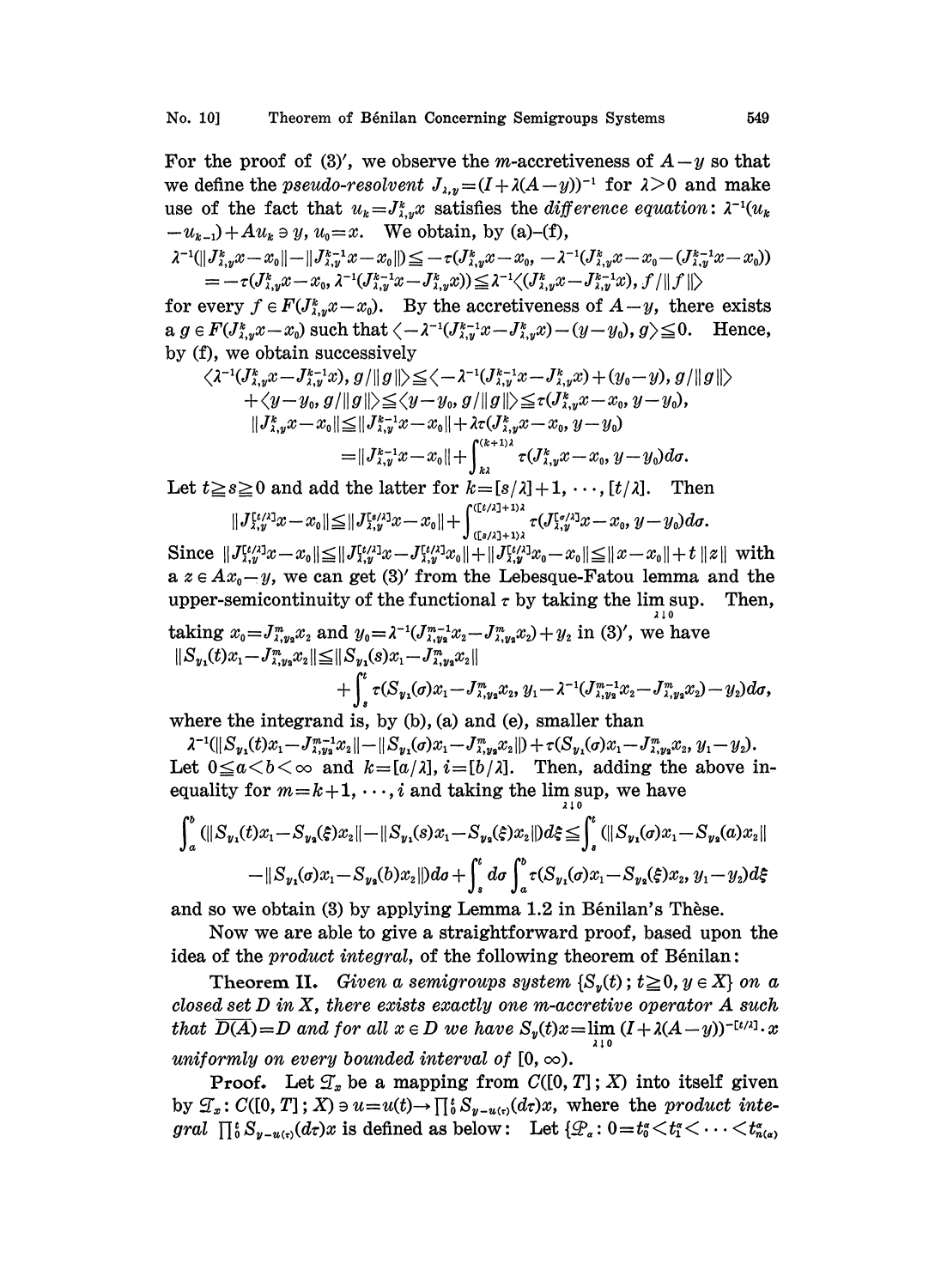$=t; \alpha \in \mathcal{A}$  be a net of partitions of [0, t] with  $\alpha$  contained in a directed set  $\mathcal A$  such that  $\lim_{\alpha \in \mathcal A} \max_{1 \le i \le n(\alpha)} |t_i - t_{i-1}| = 0$ . Then we can show that the net of product  $\prod_{i=1}^{n(a)} S_{y-u_i(x_i)}(t_i - t_{i-1}^a) \cdot x$ , associated with the partition  $\mathcal{P}_a$ , strongly converges to a certain point of X whenever  $\lim_{n \to \infty} \max$  $\alpha \in \mathcal{A}$ =0, irrespective of the choice of points  $\tau_i^{\alpha} \in [t_{i-1}^{\alpha}, t_i^{\alpha}]$ . In fact, let  $\mathcal{P}_{\alpha}$ and  $\mathcal{P}_{\beta}$  be partitions of [0, t), and let  $\mathcal{P}_{r}$  be the partition obtained by superposing these two partitions. Then we have, by (1),

$$
\prod_{i=1}^{n(\alpha)} S_{y-u(\tau_i^{\sigma})}(t_i^{\alpha} - t_{i-1}^{\alpha})x - \prod_{i=1}^{n(\beta)} S_{y-u(\tau_i^{\rho})}(t_i^{\beta} - t_{i-1}^{\beta})x \n= \prod_{j=1}^{n(\tau)} S_{y-u(\sigma_j^{\tau,\sigma})}(t_j^{\tau} - t_{j-1}^{\tau})x - \prod_{j=1}^{n(\tau)} S_{y-u(\sigma_j^{\tau,\beta})}(t_j^{\tau} - t_{j-1}^{\tau})x = I_{n(\tau)},
$$

where  $\sigma_j^{\tau,\alpha} \in {\{\tau_i^{\alpha}\}}; 1 \leq n \leq (\alpha)$  and  $\sigma_j^{\tau,\beta} \in {\{\tau_i^{\beta}\}}; 1 \leq i \leq n(\beta)$ . Hence we have, by (3) and (a),

$$
I_{n(\gamma)} = I_{n(\gamma)-1} + \int_{t_{n(\gamma)-1}}^{t'_{n(\gamma)}} \tau \Big(S_{y-u(\sigma_{n(\gamma)-1}^{1/\alpha})}(s-t'_{n(\gamma)-1}) \prod_{j=1}^{n(\gamma)-1} S_{y-u(\sigma_{j}^{r},s)}(t'_{j}-t'_{j-1})x
$$
  
\n
$$
-S_{y-u(\sigma_{n(\gamma)-1}^{r},s)}(s-t'_{n(\gamma)-1}) \prod_{j=1}^{n(\gamma)-1} S_{y-u(\sigma_{n(\gamma)-1}^{r},s)}(t'_{j}-t'_{j-1})x,
$$
  
\n
$$
-u(\sigma_{n(\gamma)-1}^{r,\alpha}) + u(\sigma_{n(\gamma)-1}^{r,\beta}) \Big) ds
$$
  
\n
$$
\leq I_{n(\gamma)-1} + |t'_{n(\gamma)} - t'_{n(\gamma)-1}| \cdot ||u(\sigma_{n(\gamma)-1}^{r,\alpha}) - u(\sigma_{n(\gamma)-1}^{r,\beta})||
$$
  
\n
$$
\leq \sum_{j=1}^{n(\gamma)} |t'_{j}-t'_{j-1}| \cdot ||u(\sigma_{j-1}^{r,\alpha}) - u(\sigma_{j-1}^{r,\beta})||.
$$
  
\nThus  $\prod_{j=0}^{n} S_{y-u(\gamma)}(d\tau)x = \lim_{\tau \in \mathcal{A}} \prod_{j=0}^{n(\gamma)} S_{y-u(\tau_{j}^{r},s)}(t'_{j}-t'_{j-1})x \text{ exists.}$ 

The above obtained mapping  $\mathcal{T}_x$  satisfies the following inequality  $\|\mathcal{F}_x u - \mathcal{F}_x v\|_{G(\lceil 0,T]\times\mathbb{R})}$ 

$$
\begin{array}{lll} (5) & \leq & \int_0^T \|u(t)-v(t)\| \, dt \Big( \|u-v\|_{C([0,T];\,X)} \; = \; \sup_{t\in[0,T]} \|u(t)-v(t)\| \Big) \end{array}
$$

so that, we have

( 5 )'  $\|\mathcal{Q}_{x}^{n}u-\mathcal{Q}_{x}^{n}v\|_{C([0,T]; X)} \leq (n!)^{-1}T^{n} \|u-v\|_{C([0,T]; X)}$  (n=1, 2, ...). For the proof of (5), we prove, similarly as (4),

$$
\begin{aligned}\n\left| \prod_{j=1}^{n(\alpha)} S_{y-u(\tau_j^{\sigma})}(t_j^{\sigma}\!-\!t_{j-1}^{\sigma})x \!-\! \prod_{j=1}^{n(\alpha)} S_{y-v(\tau_j^{\sigma})}(t_j^{\sigma}\!-\!t_{j-1}^{\sigma})x \right| \\
\leq & \sum_{i=1}^{n(\alpha)} (t_i^{\sigma}\!-\!t_{i-1}^{\sigma}) \cdot \| u(\tau_i^{\sigma}) \!-\! v(\tau_i^{\sigma}) \|\n\end{aligned}
$$

and take the lim.  $\alpha \in$ ,  $\Box$ 

By virtue of  $(5)$ ,  $\mathcal{F}_x^n$  is a strictly contractive mapping in  $C([0, T]; X)$ for sufficiently large  $n$  and so there exists one and only one fixed point of  $\mathcal{T}_x$  in  $C([0, T]; X)$ . Hence, for any  $y \in X$ , x and  $x' \in X$ , there exists the unique solutions  $u_0$  and  $v_0$  in  $C([0, T]; X)$  respectively of the product integral equations of the Volterra type  $u_0(t) = \prod_{i=0}^{t} S_{y-u_0(i)}(dx) x$  and  $v_0(t) = \prod_{i=0}^{t} S_{y-y_0(t)}(d\tau)x'.$  Since T was arbitrary, these solutions are